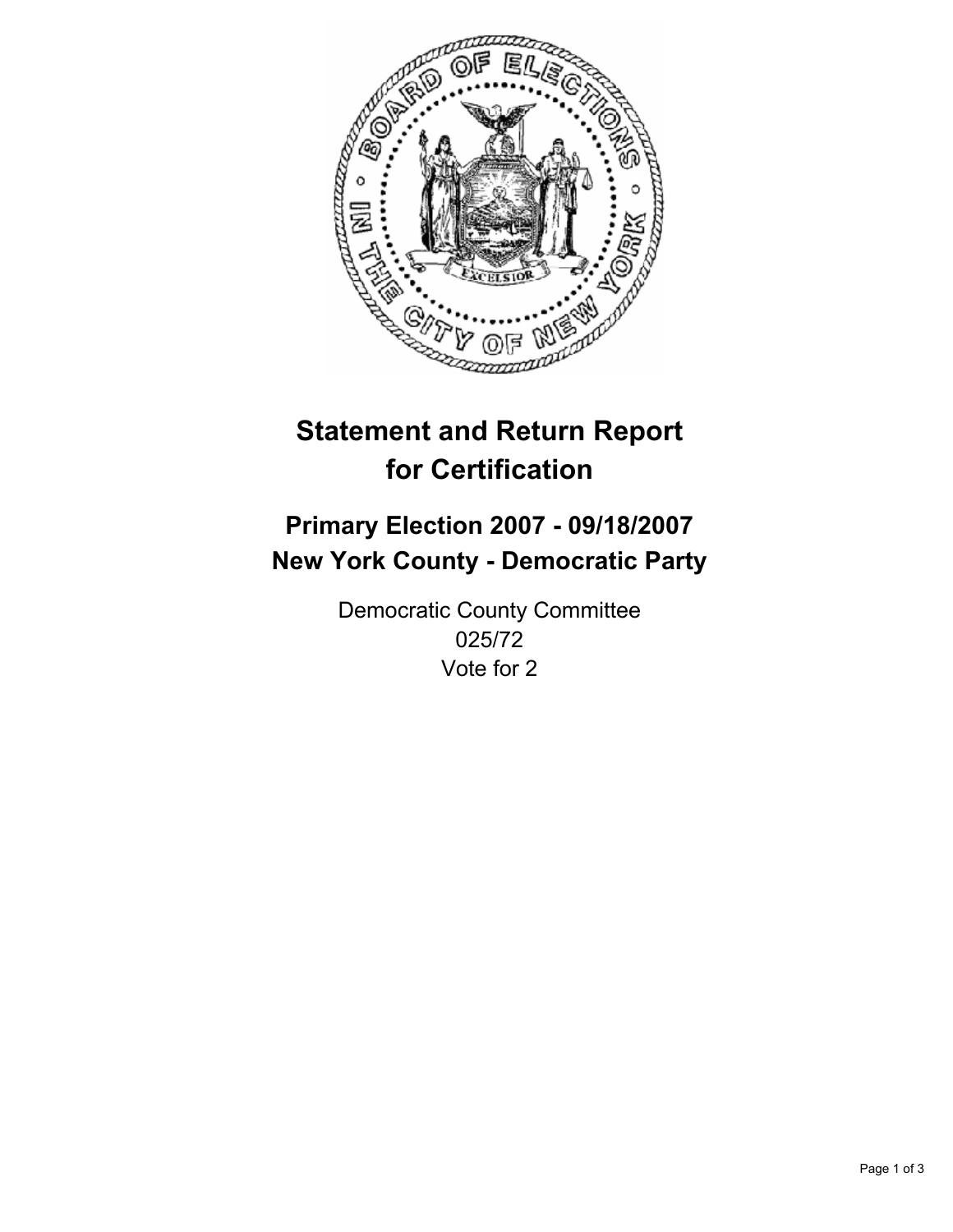

### **Assembly District 72**

| <b>EMERGENCY</b>       |    |
|------------------------|----|
| ABSENTEE/MILITARY      | U  |
| AFFIDAVIT              |    |
| <b>DEBORAH MORGAN</b>  | 17 |
| <b>CECILIO RAMIREZ</b> | 24 |
| ROSA VALERIO           | 10 |
| <b>Total Votes</b>     | 51 |